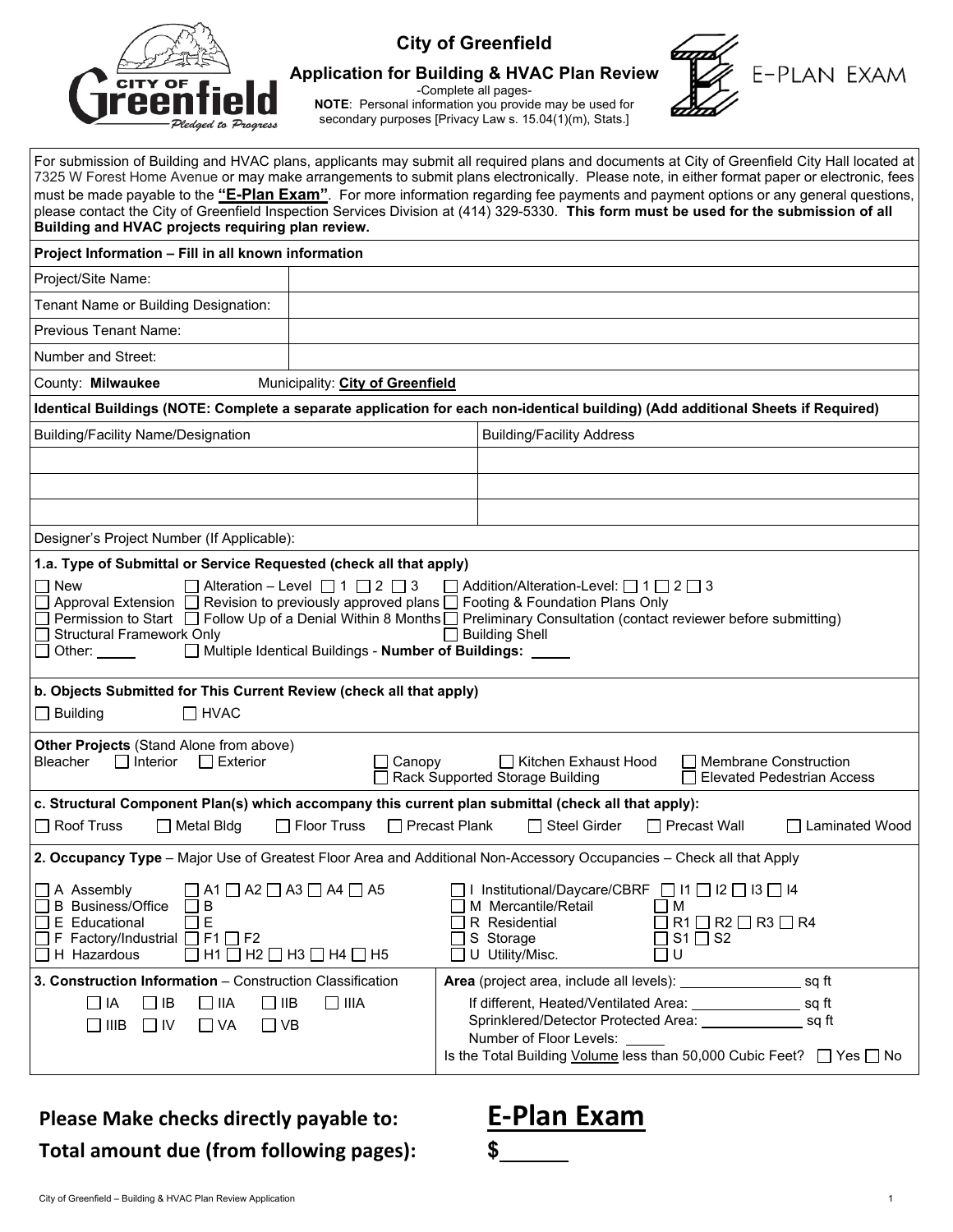| 4. After plans are reviewed, please: (check all that apply)                                                                               | *Refers to customer number from below.                                      |  |  |  |  |  |
|-------------------------------------------------------------------------------------------------------------------------------------------|-----------------------------------------------------------------------------|--|--|--|--|--|
| Note: All plans after review will be directly returned to City of Greenfield City Hall<br>□ Call customer □ 1 □ 2 □ 3 □ 4 (check number)* |                                                                             |  |  |  |  |  |
| (Customer 1) Designer Information First Time Submitter $\Box$ Yes $\Box$ No                                                               | (Customer 2) Designer Information First Time Submitter $\Box$ Yes $\Box$ No |  |  |  |  |  |
| First Name:<br>Last Name                                                                                                                  | First Name:<br>Last Name                                                    |  |  |  |  |  |
|                                                                                                                                           |                                                                             |  |  |  |  |  |
| Company Name:                                                                                                                             | Company Name:                                                               |  |  |  |  |  |
| Address:                                                                                                                                  | Address:                                                                    |  |  |  |  |  |
| Zip Code:<br>City:<br>State:                                                                                                              | Zip Code:<br>City:<br>State:                                                |  |  |  |  |  |
| Phone Number (area code)                                                                                                                  | Phone Number (area code)                                                    |  |  |  |  |  |
| Email:                                                                                                                                    | Email:                                                                      |  |  |  |  |  |
| Check all applicable:<br>$\Box$ HVAC<br>$\Box$ Building<br>$\Box$ Designer of                                                             | Check all applicable:<br>$\Box$ Bldg $\Box$ HVAC<br>$\Box$ Designer of      |  |  |  |  |  |
| □ Supervising Professional of □ Bldg □ HVAC                                                                                               | $\Box$ Supervising Professional of $\Box$ Bldg<br>$\Box$ HVAC               |  |  |  |  |  |
| WI Designer Registration #<br>Exp. Date:                                                                                                  | WI Designer Registration #<br>Exp. Date:                                    |  |  |  |  |  |
| (Customer 3) Building Owner Information (not lessee)<br><b>First Name</b><br>Last Name                                                    | (Customer 4) Other<br><b>First Name</b><br>Last Name                        |  |  |  |  |  |
|                                                                                                                                           |                                                                             |  |  |  |  |  |
| Company Name:                                                                                                                             | Company Name:                                                               |  |  |  |  |  |
| Zip Code<br>Address:<br>City:<br><b>State</b>                                                                                             | Zip Code<br>Address:<br>City:<br><b>State</b>                               |  |  |  |  |  |
| Phone Number (area code)                                                                                                                  | Phone Number (area code)                                                    |  |  |  |  |  |
| Email:                                                                                                                                    | Email:                                                                      |  |  |  |  |  |

### **5. Fire Protection**

Provide the following information on any fire alarm or fire suppression system either present within the building or that is being designed as part of this project.

#### **Check system type as applicable. Building plans must also include this information to determine allowable building area / heights FIRE ALARM FIRE SUPPRESSION**

| $\Box$ Complete<br>Partial   None<br>$\perp$                                                                                                    | $\Box$ Complete $\Box$ None $\Box$ Partial (if partial, state extents down below)                                                                                                                                                                                          |  |  |  |
|-------------------------------------------------------------------------------------------------------------------------------------------------|----------------------------------------------------------------------------------------------------------------------------------------------------------------------------------------------------------------------------------------------------------------------------|--|--|--|
| Type:<br><b>Automatic Detection</b>                                                                                                             | $Type: \square Wet$<br>Pre-action/Deluge<br>$\overline{\phantom{a}}$<br>Dry<br>$\sim$<br>⊓<br>$\Box$ Anti-Freeze<br><b>Manual Wet</b>                                                                                                                                      |  |  |  |
| Manual Alarm<br>Monitoring Type:<br><b>Central Station</b><br>Remote Supervision<br><b>Proprietary Supervision</b><br><b>Protected Premises</b> | <b>NFPA Fire Suppression Standards used</b><br>$\Box$ 13R<br>$\Box$ 12<br>l 11<br>11A<br>  13<br>ヿ 13D<br>$13D - MPP$<br>$\Box$ 15<br>$\Box$ 14<br>$\Box$ 20<br>2 16<br>□ 17R<br>□ 17A<br>∣ 17<br>$\sqsupset$ 22<br>$\Box$ Other<br>$\Box$ 24<br>$\Box$ 2001<br>$\Box$ 750 |  |  |  |
| Submitter Comments or Requests (Optional)                                                                                                       |                                                                                                                                                                                                                                                                            |  |  |  |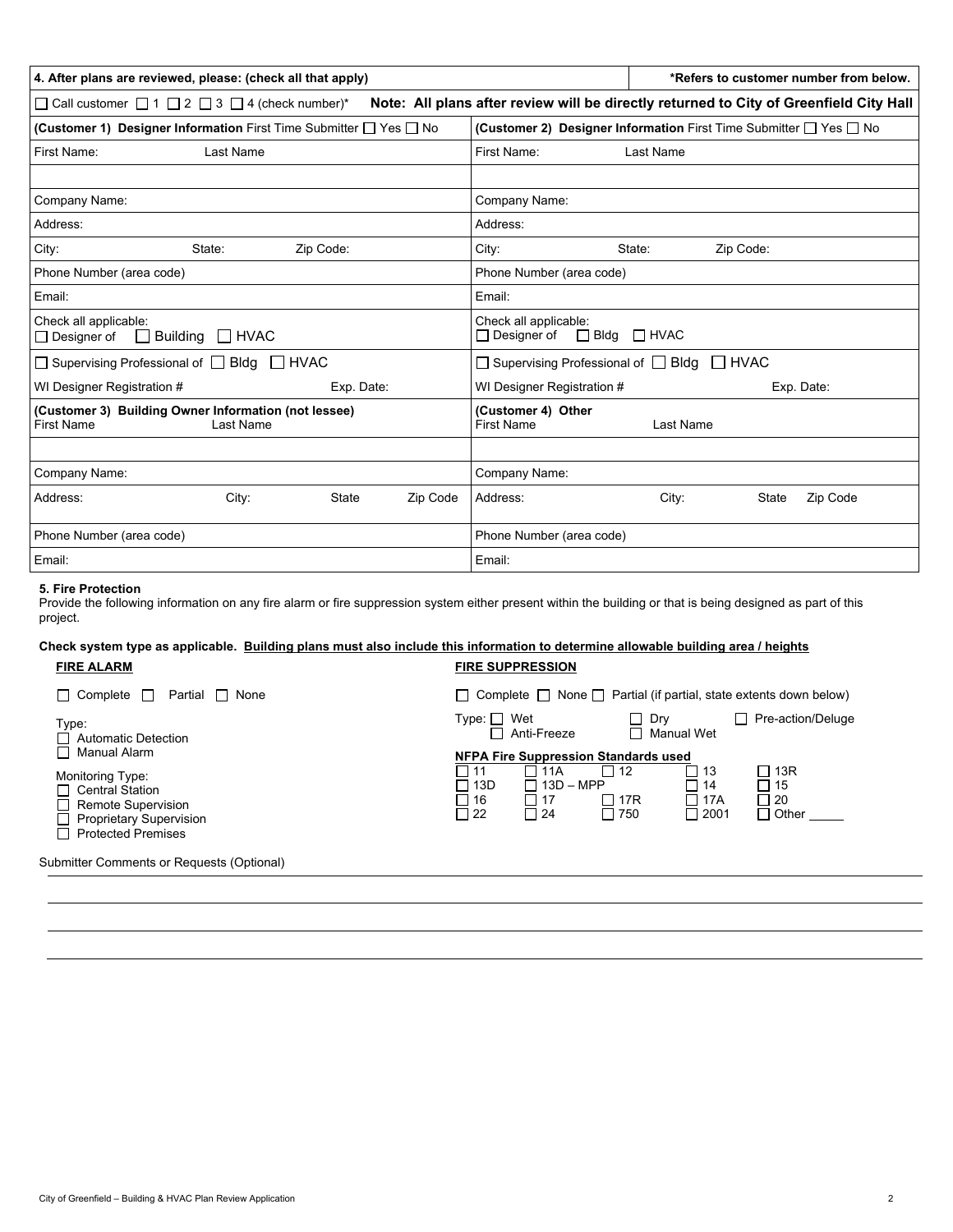## **6. Required Signatures**

| Supervising Professionals: If building will be 50,000 cubic feet or greater (SPS 361.40) I have been retained by the owner as the<br>a)<br>supervising professional per SPS 361.40 for the performance of the supervision of reasonable on-the-site observations to determine if<br>the construction is in substantial compliance with the approved plans and specifications. Upon completion of construction, I will file a<br>written statement with the department and municipality certifying that, to the best of my knowledge and belief, construction has or has<br>not been performed in substantial compliance with the approved plans and specifications. In the event that I am no longer associated<br>with this project I will file a compliance statement (State of Wisconsin SBD-9720) notifying the City of Greenfield as such and indicating<br>the current status of compliance. |                    |                                     |  |  |
|----------------------------------------------------------------------------------------------------------------------------------------------------------------------------------------------------------------------------------------------------------------------------------------------------------------------------------------------------------------------------------------------------------------------------------------------------------------------------------------------------------------------------------------------------------------------------------------------------------------------------------------------------------------------------------------------------------------------------------------------------------------------------------------------------------------------------------------------------------------------------------------------------|--------------------|-------------------------------------|--|--|
| Signature below:                                                                                                                                                                                                                                                                                                                                                                                                                                                                                                                                                                                                                                                                                                                                                                                                                                                                                   |                    | Print below:                        |  |  |
| <b>Building</b><br>$\Box$ HVAC                                                                                                                                                                                                                                                                                                                                                                                                                                                                                                                                                                                                                                                                                                                                                                                                                                                                     | Date:              |                                     |  |  |
| Signature below:                                                                                                                                                                                                                                                                                                                                                                                                                                                                                                                                                                                                                                                                                                                                                                                                                                                                                   |                    | Print below:                        |  |  |
| Building $\Box$ HVAC                                                                                                                                                                                                                                                                                                                                                                                                                                                                                                                                                                                                                                                                                                                                                                                                                                                                               | Date:              |                                     |  |  |
| installation (if applicable)<br>b) Component Submittal. The department requires that the project designer review individual component submittals for compliance<br>with the general design concept. The project designer, and department, will rely on the seal of the component designers for<br>compliance with the codes as they apply to their designs.                                                                                                                                                                                                                                                                                                                                                                                                                                                                                                                                        |                    |                                     |  |  |
| <b>Original Signature of Building Designer</b>                                                                                                                                                                                                                                                                                                                                                                                                                                                                                                                                                                                                                                                                                                                                                                                                                                                     | <b>Date Signed</b> | <b>Name of Component Fabricator</b> |  |  |
| Optional Service-of Permission to Start Requested - (Be sure to check box under Building Submittal Type on front page)<br>C)<br>$\Box$ As the owner, I request to begin footing and foundation work PRIOR to plan review approval. I agree to make any changes<br>required after plans have been reviewed, and to remove or replace any non-code complying construction. I will not permit<br>construction above the foundation until approved plans are at the site.<br>(Additional fees may apply, see fee schedule) Request is for the following buildings:                                                                                                                                                                                                                                                                                                                                     |                    |                                     |  |  |
| <b>Owner's Signature:</b>                                                                                                                                                                                                                                                                                                                                                                                                                                                                                                                                                                                                                                                                                                                                                                                                                                                                          |                    | Date:                               |  |  |
| <b>Designer's Signature</b>                                                                                                                                                                                                                                                                                                                                                                                                                                                                                                                                                                                                                                                                                                                                                                                                                                                                        |                    |                                     |  |  |
|                                                                                                                                                                                                                                                                                                                                                                                                                                                                                                                                                                                                                                                                                                                                                                                                                                                                                                    |                    |                                     |  |  |

a) OWNERS Statement: The owner indicated on page one requests that plans be reviewed for compliance with the code requirements set forth in SPS 360 to 366 of the department. The owner recognizes responsibility for compliance with all the code requirements and any conditions of approval. If a building is 50,000 cubic feet in total volume or greater, plans are required to be prepared, signed, sealed and dated by a Wisconsin registered engineer or architect [SPS 361.31]. Signatures and seals affixed to the plans shall be original.

b) DESIGNERS Statement (SPS 361.20, 361.31(1), and 361.40): The designer indicated on page one of this form is responsible for preparing or supervising the preparation of the plans to the best of his/her knowledge to comply with the applicable codes of the Industry Services Division for this submittal. If a building, following construction of this project, contains more than 50,000 cubic feet in volume, plans are required to be prepared, signed, sealed and dated by a Wisconsin-registered engineer, architect, or designer [SPS 361.31(1)]. Signatures and seals affixed to the plans shall be original.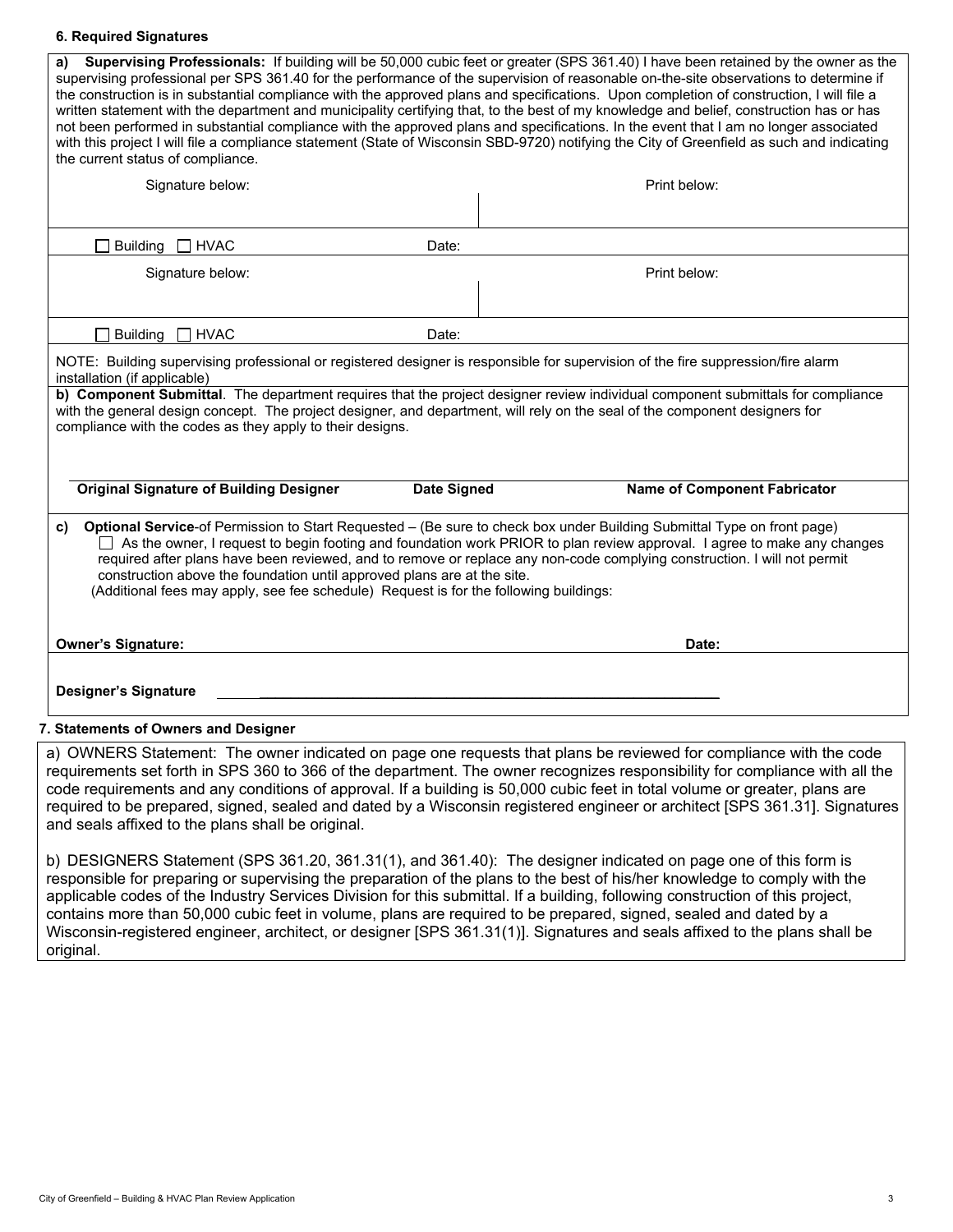# **8. Fee Calculation Instructions**

**Building, heating and ventilation, fire alarm and suppression plans.** Fees relating to the submittal of all building and heating and ventilation plans (new, addition, alteration) shall be computed on the basis of the total gross floor area of each building, area of addition or area of alteration and shall be determined in accordance with the following adopted fee schedule:

# **COMMERCIAL PLAN REVIEW FEE SCHEDULE – BUILDING/HVAC/FIRE ALARM/FIRE SUPPRESSION**

1. New construction, additions, alterations and parking lots fees are computed per this table.

- 2. New construction and additions are calculated based on total gross floor area of the structure.
- 3. A separate plan review fee is charged for each type of plan review.

| Area<br>(Square Feet)                                                                                                                                                                                                                                                                                                                                                                     | <b>Building Plans</b>                                                                                                                                                                                                                                                                                                                                                                                                                       | <b>HVAC Plans</b> |  |  |
|-------------------------------------------------------------------------------------------------------------------------------------------------------------------------------------------------------------------------------------------------------------------------------------------------------------------------------------------------------------------------------------------|---------------------------------------------------------------------------------------------------------------------------------------------------------------------------------------------------------------------------------------------------------------------------------------------------------------------------------------------------------------------------------------------------------------------------------------------|-------------------|--|--|
| Less than 2,500                                                                                                                                                                                                                                                                                                                                                                           | \$250                                                                                                                                                                                                                                                                                                                                                                                                                                       | \$150             |  |  |
| $2,500 - 5,000$                                                                                                                                                                                                                                                                                                                                                                           | \$300                                                                                                                                                                                                                                                                                                                                                                                                                                       | \$200             |  |  |
| $5,001 - 10,000$                                                                                                                                                                                                                                                                                                                                                                          | \$500                                                                                                                                                                                                                                                                                                                                                                                                                                       | \$300             |  |  |
| 10,001 - 20,000                                                                                                                                                                                                                                                                                                                                                                           | \$700                                                                                                                                                                                                                                                                                                                                                                                                                                       | \$400             |  |  |
| 20,001 - 30,000                                                                                                                                                                                                                                                                                                                                                                           | \$1,100                                                                                                                                                                                                                                                                                                                                                                                                                                     | \$500             |  |  |
| 30,001 - 40,000                                                                                                                                                                                                                                                                                                                                                                           | \$1,400                                                                                                                                                                                                                                                                                                                                                                                                                                     | \$800             |  |  |
| 40,001 - 50,000                                                                                                                                                                                                                                                                                                                                                                           | \$1,900                                                                                                                                                                                                                                                                                                                                                                                                                                     | \$1,100           |  |  |
| 50,001 - 75,000                                                                                                                                                                                                                                                                                                                                                                           | \$2,600                                                                                                                                                                                                                                                                                                                                                                                                                                     | \$1,400           |  |  |
| 75,001 - 100,000                                                                                                                                                                                                                                                                                                                                                                          | \$3,300                                                                                                                                                                                                                                                                                                                                                                                                                                     | \$2,000           |  |  |
| 100,001 - 200,000                                                                                                                                                                                                                                                                                                                                                                         | \$5,400                                                                                                                                                                                                                                                                                                                                                                                                                                     | \$2,600           |  |  |
| 200,001 - 300,000                                                                                                                                                                                                                                                                                                                                                                         | \$9,500                                                                                                                                                                                                                                                                                                                                                                                                                                     | \$6,100           |  |  |
| 300,001 - 400,000                                                                                                                                                                                                                                                                                                                                                                         | \$14,000                                                                                                                                                                                                                                                                                                                                                                                                                                    | \$8,800           |  |  |
| 400,001 - 500,000                                                                                                                                                                                                                                                                                                                                                                         | \$16,700                                                                                                                                                                                                                                                                                                                                                                                                                                    | \$10,800          |  |  |
| Over 500,000                                                                                                                                                                                                                                                                                                                                                                              | \$18,000                                                                                                                                                                                                                                                                                                                                                                                                                                    | \$12,100          |  |  |
|                                                                                                                                                                                                                                                                                                                                                                                           | 1.<br>A Plan Entry Fee of \$100.00 shall be submitted with each submittal of plans in<br>addition to the plan review and inspection fees.                                                                                                                                                                                                                                                                                                   |                   |  |  |
| Note:                                                                                                                                                                                                                                                                                                                                                                                     | At the Sole discretion of the Community Development Manager as well as the<br>2.<br>Plans Examiner; Fees may be modified, reduced or waived based on scope of services,<br>project type, or other relevant factors.                                                                                                                                                                                                                         |                   |  |  |
| Determination of<br>Area                                                                                                                                                                                                                                                                                                                                                                  | The area of a floor is the area bounded by the exterior surface of the building walls or<br>the outside face of columns where there is no wall. Area includes all floor levels such as<br>subbasements, basements, ground floors, mezzanines, balconies, lofts, all stories, and<br>all roofed areas including porches and garages, except for cantilevered canopies on the<br>building wall. Use the roof area for free standing canopies. |                   |  |  |
| When submitted separately from the general building plans, the review fee for<br><b>Structural Plans and</b><br>structural plans, precast concrete, laminate wood, beams, cladding elements, other<br>other Component<br>facade features or other structural elements, the review fee is \$250.00 per plan with an<br>Submittals<br>additional \$100.00 plan entry fee per each plan set. |                                                                                                                                                                                                                                                                                                                                                                                                                                             |                   |  |  |
| The plan review fee for accessory buildings less than 500 square feet shall be \$125.00<br><b>Accessory Buildings</b><br>with the plan entry fee waived.                                                                                                                                                                                                                                  |                                                                                                                                                                                                                                                                                                                                                                                                                                             |                   |  |  |
| The plan review fee for permission to start construction shall be \$75.00 for all<br>structures less than 2,500 sf. All other structures shall be \$150.00. The square footage<br><b>Early Start</b><br>shall be computed as the first floor of the building or structure.                                                                                                                |                                                                                                                                                                                                                                                                                                                                                                                                                                             |                   |  |  |
| Plan Examination<br>Extensions                                                                                                                                                                                                                                                                                                                                                            | The fee for the extension of an approved plan review shall be 50% of the original plan<br>review fee, not to exceed \$3,000.00.                                                                                                                                                                                                                                                                                                             |                   |  |  |
| Resubmittals &<br>revisions to<br>approved plans                                                                                                                                                                                                                                                                                                                                          | When deemed by the reviewer to be a minor revision from previously reviewed and/or<br>approved plans, the review fee shall be \$75.00. Any significant changes or alterations<br>beyond minor amendments as determined by the Plans Examiner and Building<br>Inspection Department may result in additional charges as appropriate.                                                                                                         |                   |  |  |